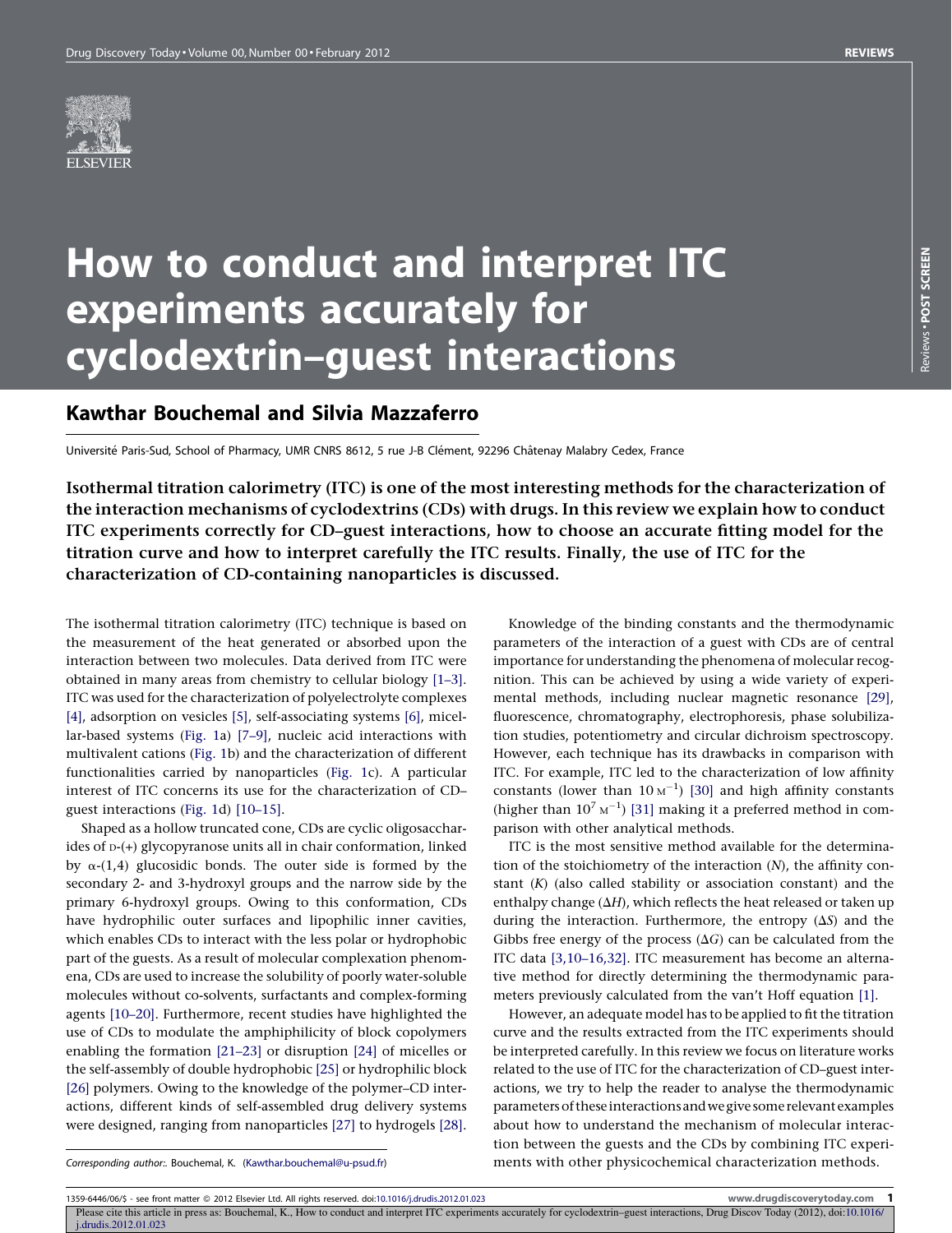**CLE IN PRESS** 

<span id="page-1-0"></span>

Reviews - POST SCREEN



#### FIGURE 1

Drug delivery systems that can be characterized by using isothermal titration calorimetry. (a) Micellar system characterization. Pluronic F127 micelles were formed by increasing the temperature or the concentration of the pluronic  $[7-9]$ . (b) Characterization of the interaction of surfactants with nucleic acids [\[9\]](#page-5-0). (c) Characterization of the surface of nanoparticles. (d) Cyclodextrin-guest interactions [10-15]. Abbreviations: C: concentration of pluronic F127; T: Temperature of the experiment.

#### A typical ITC experiment

From a technical point of view, ITC experiments are relatively simple. They consist of consecutive injections of small volumes (5–  $10 \mu L$ ) of an aqueous solution of CD (contained in the stirring syringe) and guest molecule solution which is contained in the measurement cell [\(Fig.](#page-2-0) 2). More technical details on the description of ITC apparatus and the mode of operation were previously described [\[1\].](#page-5-0) The measurement cell is maintained at a constant temperature and the heat of the process occurring during dilution is monitored for each injection and plotted as a function of time. In commercial ITC apparatuses, the experimentally accessible range of temperature is comprised between 2 and  $80^{\circ}$ C, but experimental temperatures investigated are usually  $4^{\circ}$ C [\[10,12\]](#page-5-0), 25°C [\[11\]](#page-5-0) or 37°C [\[10,12\].](#page-5-0)

The CD and the guest concentrations in the syringe or in the measurement cell could be adjusted depending upon several factors, such as the solubility and the affinity of the CD–guest interaction. The concentrations of the guest and the CD have to be adjusted to obtain titration curves that can be fitted properly. The

observed heat signals obtained upon the titration are dependent on the concentrations used.

Generally, the ITC experiment is conducted in aqueous media, such as water or phosphate buffer offering the possibility to investigate the effect of pH changes on the interaction [\[16,33–35\]](#page-5-0). However, because most of the studied guest molecules have limited water solubility, a major limitation is related to the poor concentration of the guest in aqueous media, making it difficult to extract accurate information from ITC experiments. In such situations, a co-solvent can be used to increase the guest concentration in the measurement cell. For example, a water/ethanol (50/50%,  $v/v$ ) mixture was used to investigate the interaction between docetaxel (Dtx) and methyl-b-CD (Me- $\beta$ -CD) [\[15\]](#page-5-0) and paclitaxel with bis- $\beta$ -CDs [\[36\].](#page-5-0)

## Different binding models used to fit the CD–guest interaction curve

When CD is added to the guest solution, the two molecules interact and the heat is proportional to the amount of CD added to the guest solution. As the population of the guest molecule in

Please cite this article in press as: Bouchemal, K., How to conduct and interpret ITC experiments accurately for cyclodextrin–guest interactions, Drug Discov Today (2012), doi:[10.1016/](http://dx.doi.org/10.1016/j.drudis.2012.01.023) [j.drudis.2012.01.023](http://dx.doi.org/10.1016/j.drudis.2012.01.023)

<sup>2</sup> www.drugdiscoverytoday.com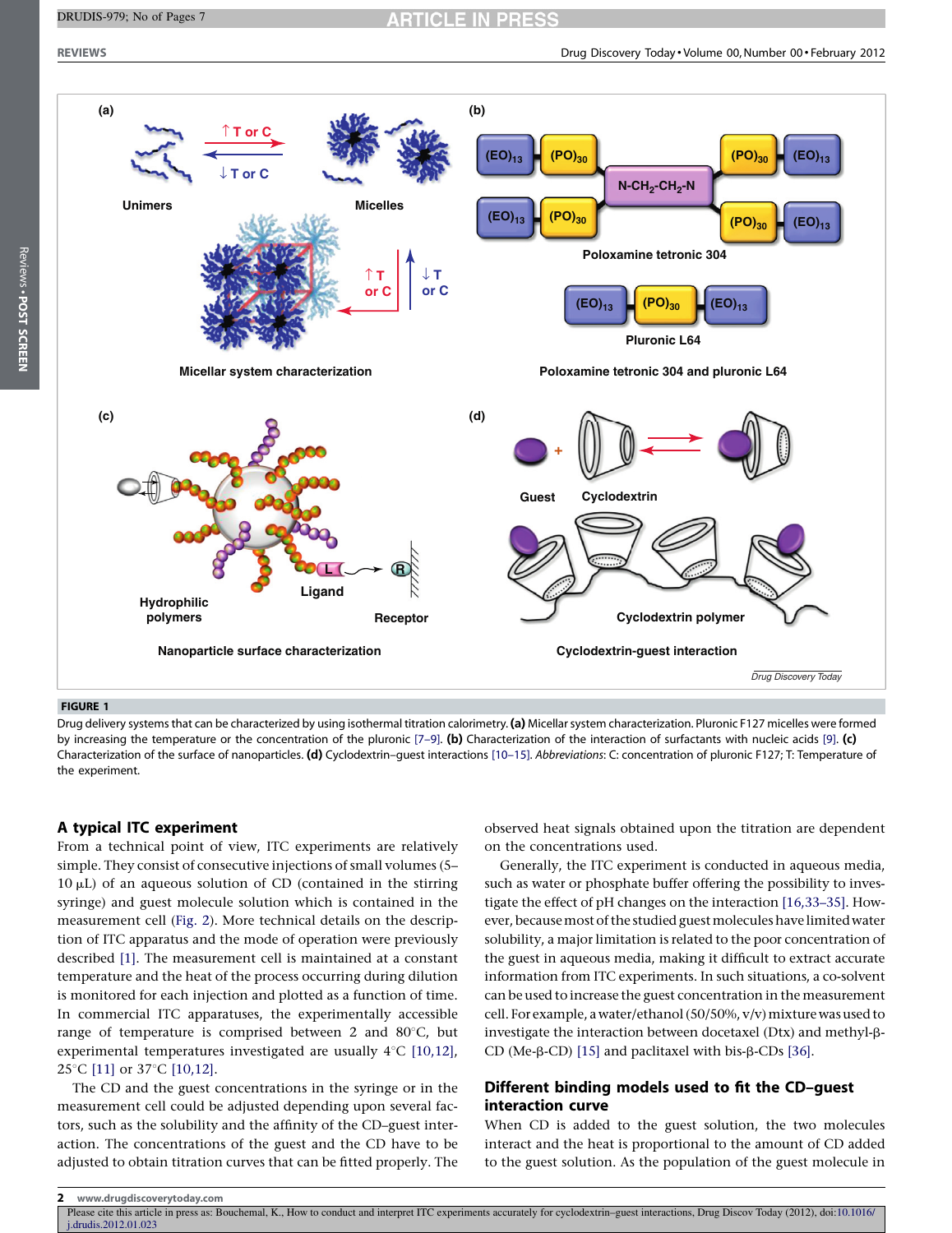<span id="page-2-0"></span>

FIGURE 2

The isothermal titration calorimetry apparatus.

the cell becomes more saturated with CDs, the heat signal diminishes progressively ([Fig.](#page-3-0) 3a). After integrating the heat as a function of the molar ratio between the two reactants, the titration curve should be corrected for the dilution and for possible protonation effects. The integration curve [\(Fig.](#page-3-0) 3b) can then be fitted to various models making it possible to determine the association constants, the stoichiometry, and the thermodynamic profiles of the interaction.

In many research works, the titration curve was fitted to the oneset of sites model [\[37,38\]](#page-5-0). The simplified 1:1 complexation interaction of the guest with a CD host in aqueous media can be written as follows: $(1)G + CD \stackrel{K}{\rightleftarrows} G \cdot CD$  The binding constant for a 1:1 complexation of the CD with the guest molecule is expressed by Eqn (2):

$$
K = \frac{[G \cdot CD]}{[G][CD]}
$$
 (2)

where  $[CD]$ ,  $[G]$  and  $[G \cdot CD]$  are the concentrations of the CD, the guest molecule and the inclusion complex, respectively. At equilibrium, the change in Gibbs free energy for the formation of [G·CD] inclusion complex is calculated according to Eqn (3) [\[1\]](#page-5-0):  $\Delta G = -RT \ln K$  (3)

where R is the gas constant  $(8.314 \text{ J K}^{-1} \text{ mol}^{-1})$  and T is the absolute temperature at which the interaction takes place, expressed in degrees Kelvin.

However, when the fit of the integration curve to a simple 1:1 model is unsuccessful, other stoichiometries could be found [\[38–](#page-5-0) [44\]](#page-5-0). Unsuccessful fit of the integration curve is reflected by poor chi square values and/or inappropriate values for K and/or thermodynamic parameters. For example, 1:2 stoichiometry was

found for the interaction of paeonol with  $\beta$ -CD [\[45\].](#page-6-0) A stoichiometry of 2:1 was found for the interaction of cationic gemini surfactants with  $\alpha$ -CD [\[45\],](#page-6-0) whereas the interaction of chlorhexidine with  $\beta$ -CD occurred according to a stoichiometry of 1:4 [\[38\]](#page-5-0).

In the one-set of sites model, all the binding sites are considered to be identical as no distinction between the interacting sites is made. In this context, it was also possible to fit the titration curve to the two-set of sites model in which the association constants are expressed by the following equations:

$$
K_1 = \frac{[G \cdot CD_1]}{[G][CD_1]} \qquad K_2 = \frac{[G \cdot CD_2]}{[G][CD_2]}
$$
(4)

However, a major source of systematic errors in the interpretation of ITC data is related to the inadequate application of the two-sets of sites model, which assumes that the two interactions occur independently one from another. In some complex binding situations, such as the existence of binding co-operativity, the curves cannot be fitted to a particular model. In these cases, a general model-free methodology should be applied [\[46\]](#page-6-0). For example, we applied a 'sequential model' in the ITC software to fit the titration curve of Me- $\beta$ -CD with Dtx [\[15\].](#page-5-0) The tert-butyl and  $C_{30}-C_{35}$  phenyl groups interacted with one Me- $\beta$ -CD and the C<sub>24</sub>-C<sub>29</sub> phenyl group interacted with a second Me-b-CD ([Fig.](#page-3-0) 4). The combination of nuclear magnetic resonance analysis and molecular modeling to ITC results enabled us to demonstrate that the first  $Me-B-CD<sub>1</sub>$ molecule which binds to Dtx, always binds to site 1 (both tert-butyl and  $C_{30}-C_{35}$  aromatic group; Eqn [\(5\)](#page-3-0)), then the second Me- $\beta$ -CD<sub>2</sub> molecule which binds to Dtx, always binds to site 2  $(C_{24}-C_{29})$ 

www.drugdiscoverytoday.com 3

Please cite this article in press as: Bouchemal, K., How to conduct and interpret ITC experiments accurately for cyclodextrin–guest interactions, Drug Discov Today (2012), doi[:10.1016/](http://dx.doi.org/10.1016/j.drudis.2012.01.023) [j.drudis.2012.01.023](http://dx.doi.org/10.1016/j.drudis.2012.01.023)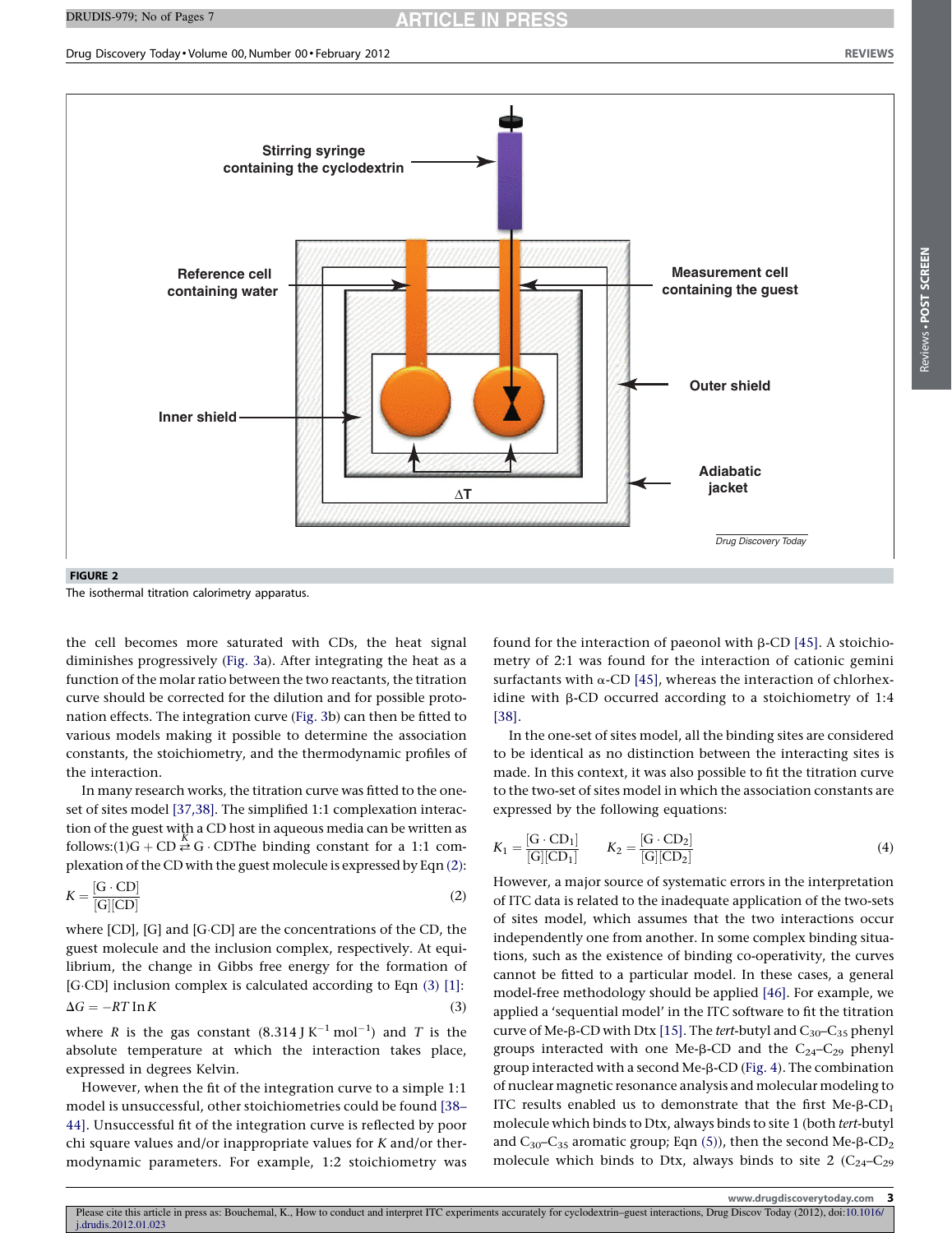#### <span id="page-3-0"></span>DRUDIS-979; No of Pages 7



FIGURE 3

Reviews - POST SCREEN

Typical isothermal titration calorimetry data obtained for the binding interaction in water at 25°C of 1-adamantylamine (1.3 mm) to  $\beta$ -CD (15 mm). (a) Shows exothermic heat releases upon injection of 10  $\mu$ L aliquots of  $\beta$ -CD into 1-adamantylamine solution. (b) Shows integrated heat data, giving a differential binding curve.

aromatic group; Eqn (6)) association constants were expressed by Eqn (7).

The  $\Delta G$  calculated from Eqn [\(3\)](#page-2-0) is more negative for the first interaction than the second interaction ( $\Delta G_1$ : -16.38 kJ mol<sup>-1</sup> and  $\Delta G_2$ :  $-13.15$  kJ mol<sup>-1</sup>) because generally, stronger interactions (reflected by higher values of  $K$ ) are also more spontaneous (reflected by negative  $\Delta G$  values) than the weaker interactions [\[15,47\]](#page-5-0). Sequential binding model was also applied for the com-

plexation of guests with native CDs [\[48,49\]](#page-6-0), CD dimers and CD polymers [\[50–52\]](#page-6-0).

Dtx + Me-β-CD<sub>1</sub> 
$$
\stackrel{K'_1}{\rightleftarrows}
$$
 Dtx · Me-β-CD<sub>1</sub> (5)

Dtx · Me-β-CD<sub>1</sub> + Me-β-CD<sub>2</sub> 
$$
\stackrel{K_2'}{\rightleftarrows}
$$
 Me-β-CD<sub>2</sub> · Dtx · Me-β-CD<sub>1</sub> (6)

$$
K_1' = \frac{[Dtx \cdot Me \cdot \beta\text{-}CD_1]}{[Dtx][Me \cdot \beta\text{-}CD_1]} \qquad K_2' = \frac{[Me \cdot \beta\text{-}CD_1 \cdot Dtx \cdot Me \cdot \beta\text{-}CD_2]}{[Dtx \cdot Me \cdot \beta\text{-}CD_1][Me \cdot \beta\text{-}CD_2]} \quad (7)
$$



#### FIGURE 4

Chemical structure of docetaxel.

Please cite this article in press as: Bouchemal, K., How to conduct and interpret ITC experiments accurately for cyclodextrin–guest interactions, Drug Discov Today (2012), doi:[10.1016/](http://dx.doi.org/10.1016/j.drudis.2012.01.023) [j.drudis.2012.01.023](http://dx.doi.org/10.1016/j.drudis.2012.01.023)

<sup>4</sup> www.drugdiscoverytoday.com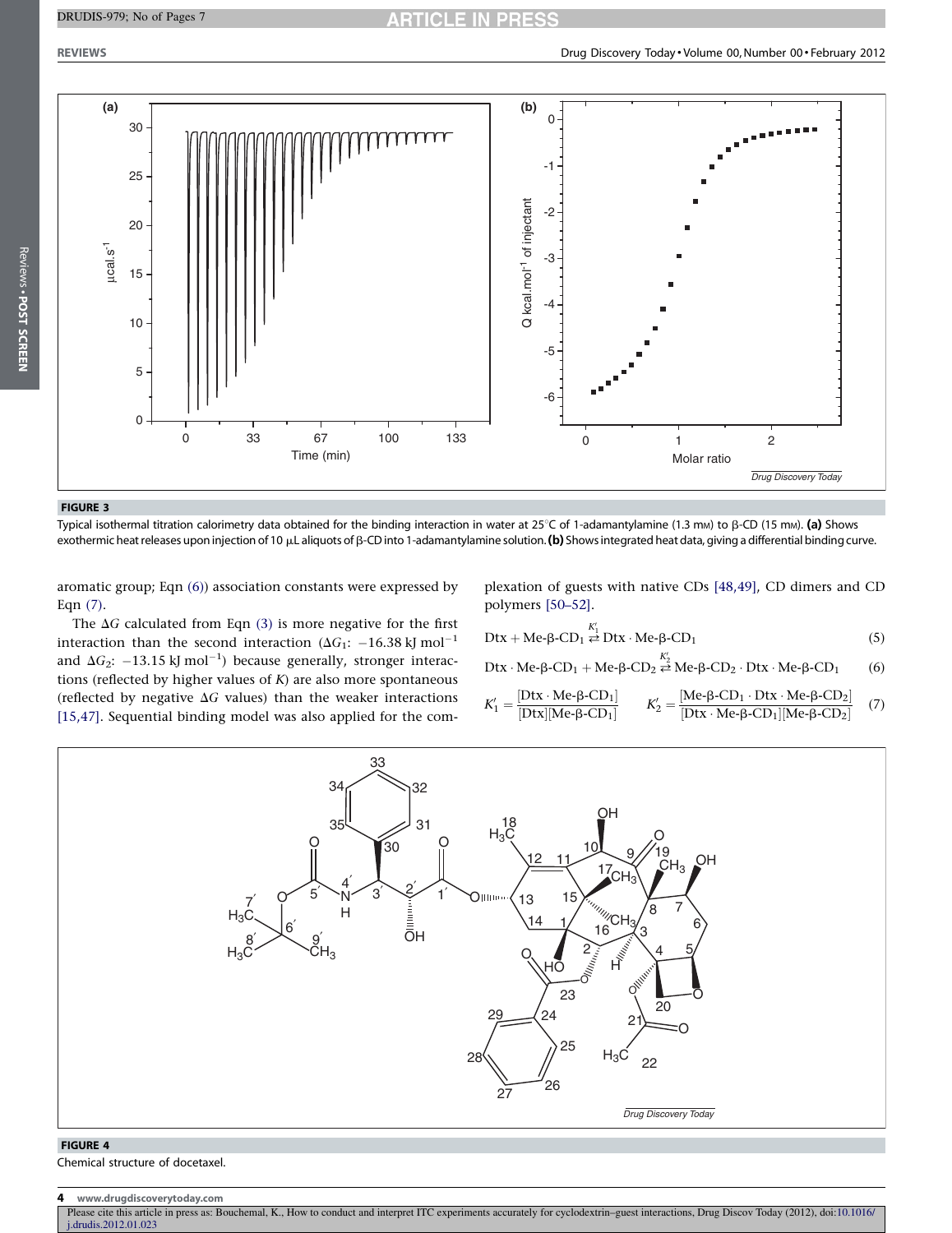#### Thermodynamics of CD–guest interactions

Manifold mechanisms have been proposed as the driving force for the formation of the CD inclusion complex with guest molecules. The thermodynamic changes observed were related to the effect of water. Indeed, it is suggested that the slightly apolar CD cavity is occupied by water molecules. In the presence of hydrophobic molecule which can interact with the CD cavity, water can be substituted by the hydrophobic part of the guest molecule which is less polar than water resulting in a more stable lower energy state (Eqn (8)).

The inclusion complexation of guest molecules by CDs in aqueous solutions results in a substantial rearrangement and removal of the water molecules originally solvated to both the CD and the guest molecules, and this process also induces the release of water molecules from the CD cavity into the bulk water. Taking into account the initial water molecules included into the CD, the 1:1 complexation interaction of the guest with a CD host in aqueous media can be written as follows:

$$
G \cdot gH_2O + CD \cdot hH_2O \stackrel{K}{\rightleftarrows} G \cdot CD \cdot (g + h - i)H_2O + iH_2O \tag{8}
$$

where g represents the number of water molecules interacting with the free guest,  $h$  the number of tightly bound hydration water molecules inside the free CD cavity, and i the net displacement of water upon complexation [\[53,54\].](#page-6-0) Although the estimation of the number of water molecules displaced upon binding is difficult to be obtained unambiguously, a recent work led to estimate the *i* in the range of 15–25 water molecules released upon adamantane binding to  $\beta$ -CD [\[55\]](#page-6-0).

The thermodynamic quantities obtained for the inclusion complexation by CDs are a consequence of the contributions of these interactions. The  $\Delta H$  obtained from ITC analysis represents a global heat resulting from the interaction of the guest with the CD. Large positive  $\Delta S$  changes usually arise from the significantly important translational and conformational freedoms of host and guest upon complexation [\[55,56\]](#page-6-0). The entropy of the interaction can be calculated according to Eqn  $(9)$  from the K and the  $\Delta H$ derived from the fit of the ITC titration curve:

$$
\Delta S = \frac{\Delta H - \Delta G}{T} \tag{9}
$$

The principal factors involved in binding are van der Waals and hydrophobic interactions. The study of  $\Delta H$  and  $\Delta S$  leads to the differentiation between the different types of non-covalent forces involved in the guest–CD interactions. van der Waals interactions are enthalpy-driven processes with minor favorable or unfavorable entropies of interaction ( $|\Delta H| > |T\Delta S|$ ) [\[57\]](#page-6-0). Hydrophobic interactions are entropy-driven, where the entropy of the interaction is large and positive whereas the enthalpy of the process is small  $(|\Delta H| < |T\Delta S|)$  [\[58\].](#page-6-0)

Other intermolecular interactions, such as hydrogen bonding and electrostatic interactions could contribute to the inclusion complexation behaviours of CDs to guest molecules [\[59\].](#page-6-0) It was reported that the interaction of positively charged CDs with neutral or charged guests revealed the presence of electrostatic, van der Waals, hydrogen bonding and hydrophobic interactions [\[30,34\].](#page-5-0)

In agreement with the vant' hoff equation (Eqn (10)), ITC experiments demonstrated that the temperature had a significant effect on CD–guest association constant and thermodynamics.

$$
\operatorname{Ln} K_{vH} = -\frac{\Delta H_{vH}}{RT} + \frac{\Delta S_{vH}}{R}
$$
\n(10)

Let us examine for example the effect of temperature on the association constant of the interaction of benzophenone with  $\beta$ -CD. Much higher affinities and much stronger interactions were obtained when the temperature of the experiment was decreased from 37 to  $4^{\circ}$ C [\[10\]](#page-5-0). For temperatures 25 and 37 $^{\circ}$ C, the association processes were predominantly enthalpy driven ( $|\Delta H| > |T\Delta S|$ ) and the association constants were 2680 and 1560  $\text{M}^{-1}$ , respectively [\[10\]](#page-5-0). However, when the temperature of the experiment was low  $(4^{\circ}C)$ , the interaction of benzophenone with  $\beta$ -CD was entropy driven  $(|\Delta H| < |T\Delta S|)$  and the association constant was high (3770 M<sup>-1</sup>). The entropic gain usually arises from the important translational and conformational freedoms upon the interaction of the guest with CD cavity. Furthermore, the desolvation upon benzophenone inclusion and the induced dehydration from peripheral hydroxyl groups of CD cavity when the temperature of the experiment is lowered appear to be responsible for the entropic gain [\[33,34\].](#page-5-0)

Generally, little variation of the  $\Delta G$  was reported when temperature was changed [\[10,16\].](#page-5-0) This can be attributed to the compensation of the enthalpic changes by the  $T\Delta S$  variations. For example, a linear relationship was obtained when plotting  $\Delta H$ against  $T\Delta S$  for the different reactions of complexation of benzophenone with  $\beta$ -CD and poly- $\beta$ -CD [\[10\]](#page-5-0) or for the complexation of (+)-usnic acid with  $\gamma$ -CD [\[16\]](#page-5-0) confirming the existence of an enthalpy–entropy compensation effect. Enthalpy–entropy compensation owing to temperature change can be shown to be a consequence of thermal heat capacity  $(\Delta C_p)$  effects, which are related to water reorganization upon transfer of the guest from bulk water to CD cavity [\[56\].](#page-6-0) The  $\Delta C_p$  was calculated from the slope of the curve  $\Delta H = f(T)$  according to Eqn (11).

$$
\Delta C_p = \frac{\Delta H_{T2} - \Delta H_{T1}}{T_2 - T_1} \tag{11}
$$

Enthalpy–entropy compensation was also reported when water was progressively replaced by a solvent [\[59,60\]](#page-6-0). These differences in thermodynamic parameters could result from the interactions between the solvent and the CD. For example, the presence of hydrogen bonds between the guest molecule and the solvent results in more rigid structure of the inclusion complex and, in turn, decreases the entropy of the interaction [\[61,62\]](#page-6-0). The increase of the enthalpy of the interaction results from small variations of the  $\Delta G$  [\[57\]](#page-6-0).

## ITC for the characterization of nanoparticles bearing CDs

Before their administration in vivo, nanoparticle formulations should combine several different properties, such as efficient drug loading, controlled drug release and targeting. ITC was used forthe characterization of nanoparticle surface bearing for example CDs [\[63,64\]](#page-6-0), ligands able to recognize specific molecular structures at the target site [\[65\]](#page-6-0). However, the intravenous administration of nanoparticles is involved in their recognition by plasmatic proteins (opsonins) followed by their recognition by the macrophages. Hydrophilic moieties, such as polysaccharides or poly(ethylene glycols) were able to repulse the opsonins and avoid adsorption. ITC was used to estimate the interaction of the nanoparticles with bovine serum albumin as model protein [\[66–68\].](#page-6-0)

Please cite this article in press as: Bouchemal, K., How to conduct and interpret ITC experiments accurately for cyclodextrin–guest interactions, Drug Discov Today (2012), doi[:10.1016/](http://dx.doi.org/10.1016/j.drudis.2012.01.023) [j.drudis.2012.01.023](http://dx.doi.org/10.1016/j.drudis.2012.01.023)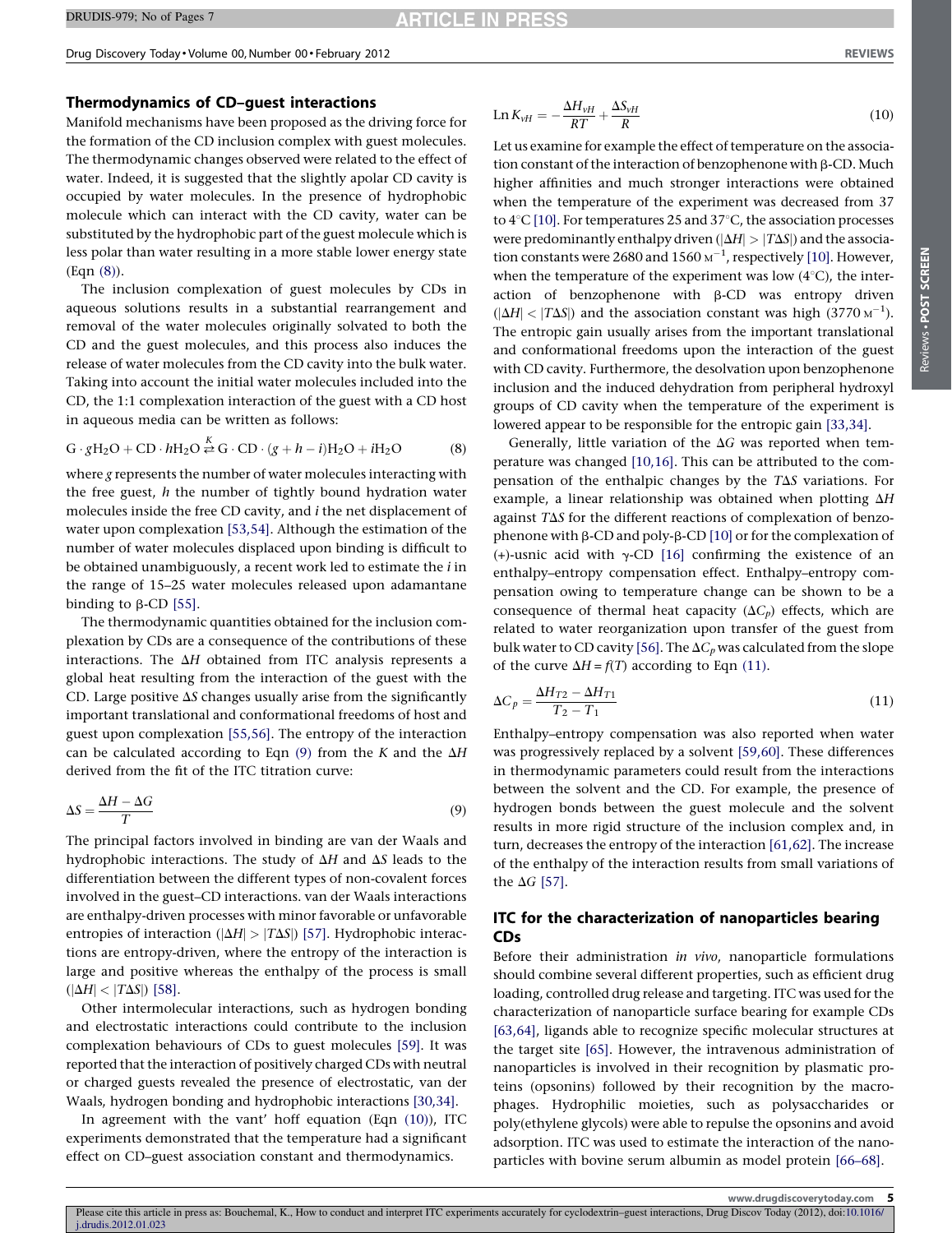# **ARTICLE IN PRESS**

<span id="page-5-0"></span>

Particularly, the incorporation of CDs into nanoparticles should increase low drug loading and enable the incorporation of ligand-terminated molecules owing to the interaction between drugs and CDs. For example, ITC was used with the aim to confirm the presence of  $\beta$ -CDs at the surface of gold nanoparticles by their interaction with adamantyl-terminated guest molecules [\[63\]](#page-6-0).

In a work conducted by Martinez-Barobosa et al. [\[64\]](#page-6-0) the synthesis and the characterization of a novel poly( $\gamma$ -benzyl L-glutamate)- $\beta$ -CD polymer was carried out. ITC experiments were used to show unambiguously that the stoichiometry of the interaction was 1:1

References

- 1 Holdgate, G.H. and Ward, W.H.J. (2005) Measurements of binding thermodynamics in drug discovery. Drug Discov. Today 10, 1543–1550
- 2 Saboury, A.A. et al. (2006) A review on the ligand binding studies by isothermal titration calorimetry. J. Iran. Chem. Soc. 3, 1–21
- 3 Bouchemal, K. (2008) New challenges for pharmaceutical formulations and drug delivery system characterization using isothermal titration calorimetry. Drug Discov. Today 13, 960–972
- 4 Courtois, J. and Berret, J.F. (2010) Probing oppositely charged surfactant and copolymer interactions by isothermal titration microcalorimetry. Langmuir 26, 11750–11758
- 5 Vial, F. et al. (2009) Rate of permeabilization of giant vesicles by amphiphilic polyacrylates compared to the adsorption of these polymers onto large vesicles and tethered lipid bilayers. Langmuir 25, 7506–7513
- 6 Bellot, M. and Bouteiller, L. (2008) Thermodynamic description of bis-urea selfassembly: composition between two supramolecular polymers. Langmuir 24, 14176–14182
- 7 Bouchemal, K. et al. (2009) A concise analysis of the effect of temperature and propanediol-1,2 on pluronic F-127 micellization using isothermal titration microcalorimetry. J. Colloid Interface Sci. 338, 169–176
- 8 Bouchemal, K. et al. (2010) What can isothermal titration microcalorimetry experiments tell us about self-organization of surfactants into micelles? J Mol. Recognit. 22, 235–242
- 9 Roques, C. et al. (2009) Parameters affecting organization and transfection efficiency of amphiphilic copolymer/DNA carriers. J. Control. Release 138, 71–77
- 10 Bouchemal, K. et al. (2009) A comprehensive study on the inclusion mechanism of benzophenone into supramolecular nanoassemblies prepared using two watersoluble associative polymers. J. Therm. Anal. Calorim. 98, 57–64
- 11 Daoud-Mahammed, S. et al. (2009) Cyclodextrin and polysaccharide-based nanogels: entrapment of two hydrophobic molecules, benzophenone and tamoxifen. Biomacromolecules 10, 547–554
- 12 Daoud-Mahammed, S. et al. (2010) Efficient loading and controlled release of benzophenone-3 entrapped into self-assembling nanogels. Curr. Nanosci. 6,  $1-12$
- 13 Othman, M. et al. (2009) Microcalorimetric investigation on the formation of supramolecular nanoassemblies of associative polymers loaded with gadolinium chelate derivatives. Int. J. Pharm. 379, 218–225
- 14 Sajeesh, S. et al. (2010) Cyclodextrin complexed insulin encapsulated hydrogel microparticles: an oral delivery system for insulin. J. Control. Release 147, 377–384
- 15 Mazzaferro, S. et al. (2011) Bivalent sequential binding of docetaxel to methyl-bcyclodextrin. Int. J. Pharm. 413, 171–180
- 16 Segura-Sanchez, F. et al. (2009) Elucidation of the complexation mechanism between (1)-usnic acid and cyclodextrins studied by isothermal titration calorimetry and phase-solubility diagram experiments. J. Mol. Recognit. 22, 232–241
- 17 Brewster, M.E. and Loftsson, T. (2007) Cyclodextrins as pharmaceutical solubilizers. Adv. Drug Deliv. Rev. 59, 645–666
- 18 Del Valle, E.M.M. (2004) Cyclodextrins and their uses: a review. Process. Biochem. 39, 1033–1046
- 19 Duchêne, D. et al. (1999) Cyclodextrins and carrier systems. J. Control. Release 62, 263–268
- 20 Loftsson, T. and Duchêne, D. (2007) Cyclodextrins and their pharmaceutical applications. Int. J. Pharm. 329, 1–11
- 21 Sambe, L. et al. (2011) Host–guest modulation of the micellization of a tetrathiafulvalene-functionalized poly(N-isopropylacrylamide). Macromolecules 44, 6532–6538

and that 20% of the CDs remained functional within the nanoparticles [\[64\].](#page-6-0)

#### Concluding remarks

ITC is a potentially valuable technology for characterizing CD– drug interactions. It provides an interesting quantitative method for the characterization of CD–drug interactions in a label-free manner. However, an adequate fitting model should be used, and the data derived from ITC experiments should be interpreted carefully considering the temperature, the medium composition and other parameters not related to the interaction.

- 22 Zhang, Z.X. et al. (2008) Pseudo-block copolymer based on star-shaped poly(Nisopropylacrylamide) with a  $\beta$ -cyclodextrin core and guest-bearing PEG: controlling thermoresponsivity through supramolecular self-assembly. Macromolecules 41, 5967–5970
- 23 Zhang, Z.X. et al. (2011) Self-assembly and micellization of a dual thermoresponsive supramolecular pseudo-block copolymer. Macromolecules 44, 1182–1193
- 24 Joseph, J. et al. (2007) Rupturing polymeric micelles with cyclodextrins. Langmuir 23, 460–466
- 25 Cho, S.Y. and Allcock, H.R. (2009) Synthesis of adamantyl polyphosphazene– polystyrene block copolymers, and b-cyclodextrin-adamantyl side group complexation. Macromolecules 42, 4484–4490
- 26 Liu, H. et al. (2009) Multi-responsive supramolecular double hydrophilic diblock copolymer driven by host-guest inclusion complexation between  $\beta$ -cyclodextrin and adamantyl moieties. Macromol. Chem. Phys. 210, 2125–2137
- 27 Wintgens, V. et al. (2008) Aqueous polysaccharide associations mediated by  $\beta$ cyclodextrin polymers. Biomacromolecules 9, 1434–1442
- 28 Osman, S.K. et al. (2011) Cyclodextrin based hydrogels: inclusion complex formation and micellization of adamantane and cholesterol grafted polymers. Polymer 52, 4806–4812
- 29 Manuel, S. et al. (2011) Unusual inversion phenomenon of  $\beta$ -cyclodextrin dimers in water. Chem. Eur. J. 17, 3949–3955
- 30 Wenz, G. et al. (2008) Recognition of ionic guests by ionic b-cyclodextrin derivatives. Chem. Eur. J. 14, 7202–7211
- 31 Gómez-Biagi, R.F. et al. (2010) Remarkably stable inclusion complexes with heptakis-[6-deoxy-6-(2-aminoethylsulfanyl)]- $\beta$ -cyclodextrin. Org. Biomol. Chem. 6, 4622–4626
- 32 Rekharsky, M.V. and Inoue, Y. (2008) Microcalorimetry. In Cyclodextrins and Their Complexes (Dodziuk, H., ed.), pp. 199–230, Wiley–VCH
- 33 Illapakurthy, A.C. et al. (2005) Isothermal titration calorimetry method for determination of cyclodextrin complexation thermodynamics between artemisinin and naproxen under varying environmental conditions. Eur. J. Pharm. Biopharm. 59, 325–332
- 34 Rekharsky, M.V. and Inoue, Y. (2002) Complexation and chiral recognition thermodynamics of 6-amino-6-deoxy-b-cyclodextrin with anionic, cationic, and neutral chiral guests: counterbalance between van der Waals and coulombic interactions. J. Am. Chem. Soc. 124, 813–826
- 35 Rekharsky, M.V. and Inoue, Y. (2000) Chiral recognition thermodynamics of bcyclodextrin: the thermodynamic origin of enantioselectivity and the enthalpy– entropy compensation effect. J. Am. Chem. Soc. 122, 4418–4435
- 36 Othman, M. et al. (2011) A comprehensive study of the spontaneous formation of nanoassemblies in water by a 'Lock-and-Key' interaction between two associative polymers. J. Colloid. Interface Sci. 354, 517–527
- 37 Liu, Y. et al. (2004) Inclusion complexes of paclitaxel and oligo(ethylenediamino) bridged bis( $\beta$ -cyclodextrin)s: solubilization and antitumor activity. Bioorg. Med. Chem. 12, 5767–5775
- 38 Liu, Y. et al. (2008) Effect of  $\beta$ -cyclodextrin charge type on the molecular recognition thermodynamics of reactions with
- (Ferrocenylmethyl)dimethylaminium derivatives. J. Phys. Chem. B 112, 1445–1450 39 Denadai, A.M. et al. (2007) Supramolecular self-assembly of  $\beta$ -cyclodextrin: an
- effective carrier of the antimicrobial agent chlorhexidine. Carbohydr. Res. 342, 2286–2296
- 40 Teixeira, L.R. et al. (2006) An inclusion compound of the anticonvulsant sodium valproate into a-cyclodextrin: physico-chemical characterization. J. Incl. Phenom. Macrocycl. Chem. 54, 133–138

6 www.drugdiscoverytoday.com

Please cite this article in press as: Bouchemal, K., How to conduct and interpret ITC experiments accurately for cyclodextrin–guest interactions, Drug Discov Today (2012), doi:[10.1016/](http://dx.doi.org/10.1016/j.drudis.2012.01.023) [j.drudis.2012.01.023](http://dx.doi.org/10.1016/j.drudis.2012.01.023)